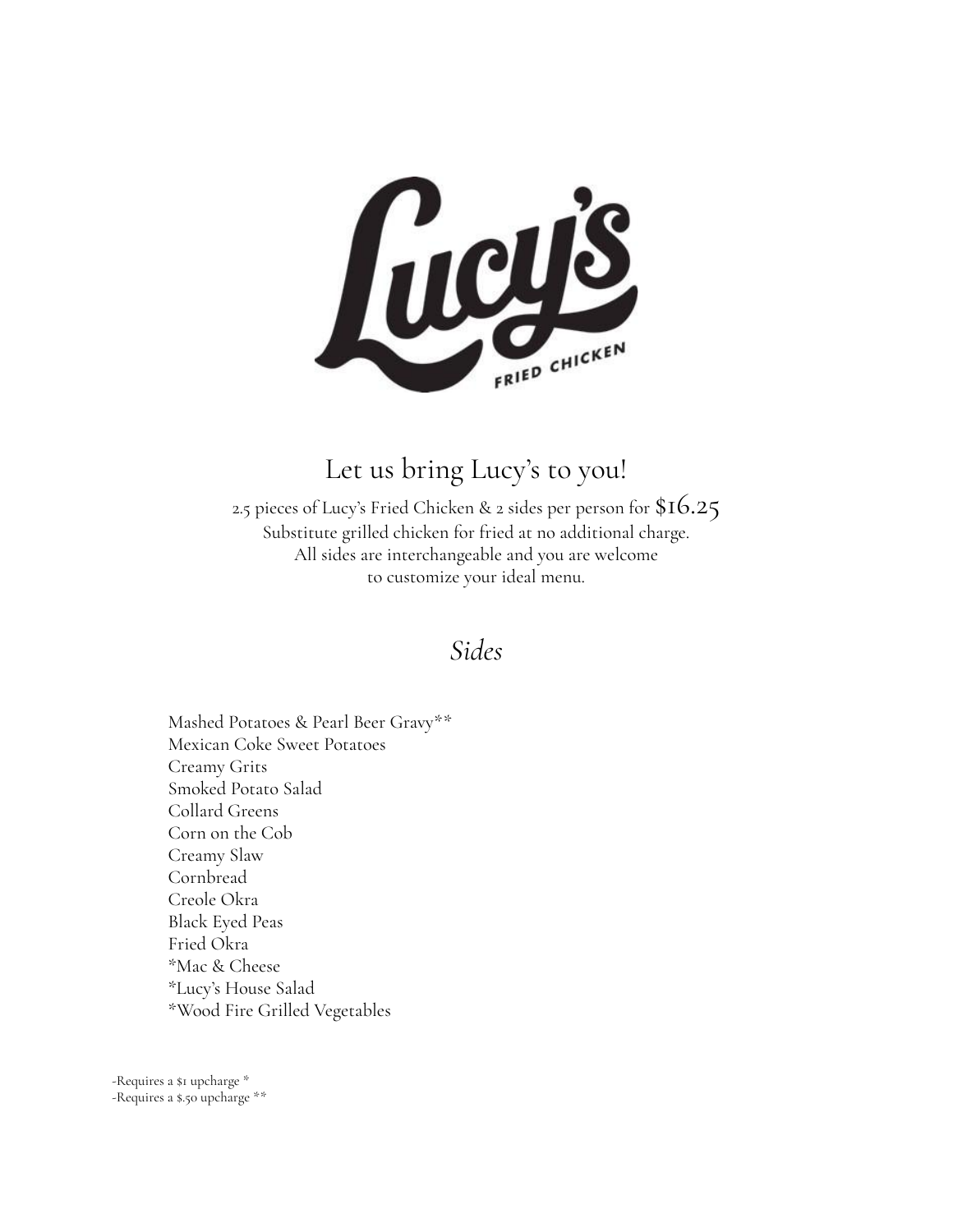

*A la Carte*

50 Pieces (serves 25) **\$120.99** Assorted Breasts, Thighs, Legs & Wings

75 Pieces (serves 36) **\$180.99** Assorted Breasts, Thighs, Legs & Wings

100 Pieces (serves 50) **\$240.00** Assorted Breasts, Thighs, Legs & Wings

Half Pan (feeds 18) **\$46.95** Mexican Coke Sweet Potatoes, Mashed Potatoes, Smoked Potato Salad, Creamy Slaw, Corn on the Cob, Fried Okra, Black Eyed Peas, Grits, Creole Okra, Cornbread, Collard Greens

Full Pan (feeds 36) \$**78.95** Mexican Coke Sweet Potatoes, Mashed Potatoes, Smoked Potato Salad, Creamy Slaw, Corn on the Cob, Fried Okra, Black Eyed Peas, Grits, Creole Okra, Cornbread, Collard Greens

Half Pan (feeds 18) \$**55.00.** Macaroni & Cheese, Wood Fire Grilled Vegetables, House Salad (with ranch & red wine vinaigrette)

Full Pan (feeds 36) **\$87.00** Macaroni & Cheese, Wood Fire Grilled Vegetables, House Salad (with ranch & red wine vinaigrette)